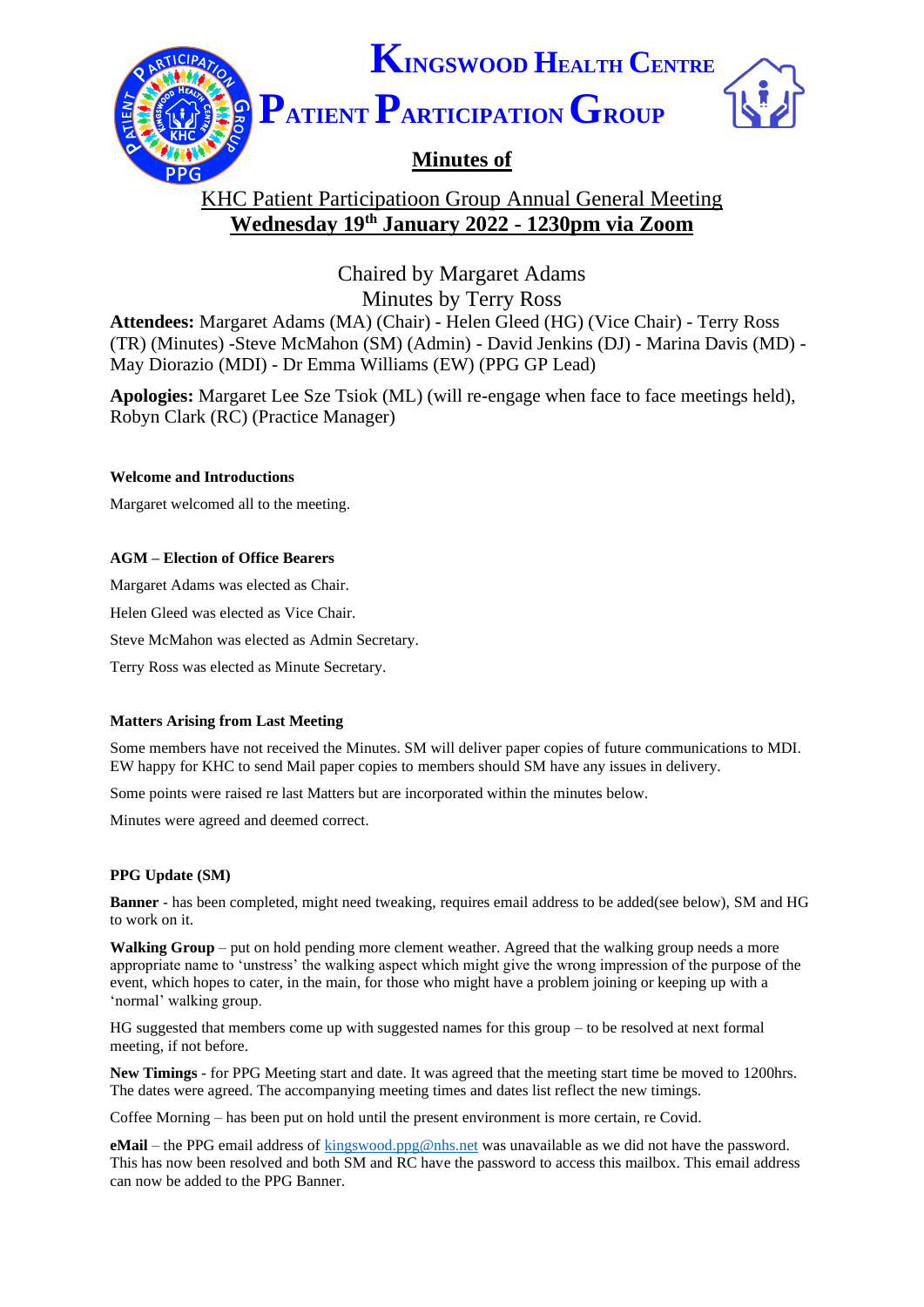## **Surgery Update (EW)**

#### **Update on Staff**

New Doctor has started and looking to recruit another GP.

Dr Husain is now a permanent GP.

New paramedic starting - Martin Davies - Monday to Thursday.

EW - talked about training days and how the staff were utilised on these days.

Discussion on Emergency appointments - to be phoned to surgery by 8 in the morning.

Suggestion most people cannot make this time.

Another time slot was proposed at our last meeting. This was fed back by EW at the time and it seems that there is no good system to suit everyone.

At the moment you can book 24, 48 hour and 2 weeks in advance.

If there is an emergency that cannot wait. There is always an on-call doctor who will always deal with something that day. That seems to be working at the moment.

If people struggle re timings then they should perhaps have individual discussion with their doctor.

EW - Discussed new role - care coordinator. There are 3 care coordinators John, Becky and Katie.

HG - Would care coordinators have a list of clients to look after?

EW- Yes - Remit to cover areas of mental health register, learning disabilities, long Covid and weight management services. They are contactable on normal surgery number. It is a new role, just starting.

EW - suggesting a care coordinator to come to a PPG Meeting and that they were looking at a Care coordinator for people who suffer long term chronic diseases.

## AOB

Discussed disbandment on CCGs and that MA had tried to get information from Health Watch and had written letters on this but has had no response. PPG is keen to get any information regarding the disbandment of CCGs and what is replacing the CCG is our area of concern – anyone.

Lengthy discussion on STAR. TR will research information on STAR with a view to how people might get involved, should they wish to follow it up.

PPG Contact details to be shared – SM

Date of next formal meeting agreed as  $18<sup>th</sup>$  May 2022 at 1200hrs – Possibly a face-to-face meeting.

| Action                             | Owner                            | Comments                  |
|------------------------------------|----------------------------------|---------------------------|
| Banner                             | SM to send to HG                 |                           |
| <b>Walking Group Name</b>          | All to consider appropriate name |                           |
| <b>CCG</b> Replacement             | Anyone who can find the info     |                           |
| Care Co-ord to PPG Meeting         | EW                               |                           |
| Bereavement Investigation          | TR                               |                           |
| <b>Contact Details to everyone</b> | <b>SM</b>                        | Done via email $19/01/22$ |

Actions: